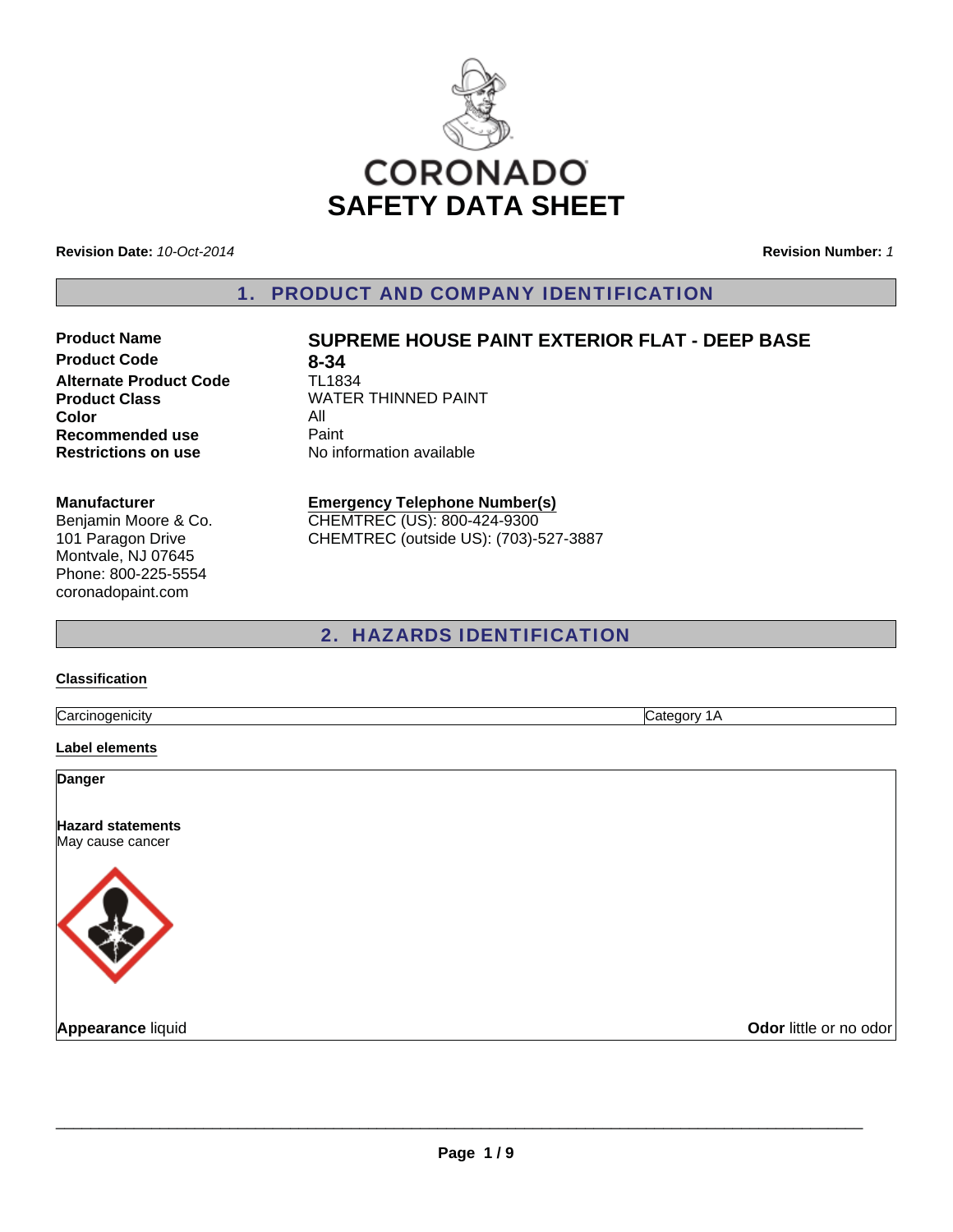#### 8-34 - **SUPREME HOUSE PAINT EXTERIOR FLAT - DEEP BASE**

#### **Precautionary Statements - Prevention**

Obtain special instructions before use Do not handle until all safety precautions have been read and understood Use personal protective equipment as required

#### **Precautionary Statements - Response**

If exposed or concerned get medical attention

### **Precautionary Statements - Storage**

Store locked up

#### **Precautionary Statements - Disposal**

Dispose of contents/container to an approved waste disposal plant

#### **Hazards not otherwise classified (HNOC)**

Not Applicable

#### **Other information**

No information available

### 3. COMPOSITION INFORMATION ON COMPONENTS

 $\Box$ 

| <b>Chemical Name</b>                           | <b>CAS-No</b> | Weight % (max) |
|------------------------------------------------|---------------|----------------|
| Nepheline syenite                              | 37244-96-5    | 25             |
| Titanium dioxide                               | 13463-67-7    | 10             |
| Zinc oxide                                     | 1314-13-2     |                |
| Distillates (petroleum), solvent-dewaxed heavy | 64742-65-0    |                |
| paraffinic                                     |               |                |
| Sodium C14-C16 olefin sulfonate                | 68439-57-6    | 0.5            |
| Urea, N-(3,4-dichlorophenyl)-N,N-dimethyl-     | 330-54-1      | 0.5            |

### 4. FIRST AID MEASURES

| <b>General Advice</b>                  | No hazards which require special first aid measures.                                               |
|----------------------------------------|----------------------------------------------------------------------------------------------------|
| <b>Eye Contact</b>                     | Rinse thoroughly with plenty of water for at least 15 minutes and consult a physician.             |
| <b>Skin Contact</b>                    | Wash off immediately with soap and plenty of water removing all contaminated<br>clothes and shoes. |
| <b>Inhalation</b>                      | Move to fresh air. If symptoms persist, call a physician.                                          |
| Ingestion                              | Clean mouth with water and afterwards drink plenty of water. Consult a physician if<br>necessary.  |
| <b>Most Important Symptoms/Effects</b> | No information available.                                                                          |
| <b>Notes To Physician</b>              | Treat symptomatically                                                                              |

### 5. FIRE-FIGHTING MEASURES

**Suitable Extinguishing Media** Media Use extinguishing measures that are appropriate to local circumstances and the surrounding environment.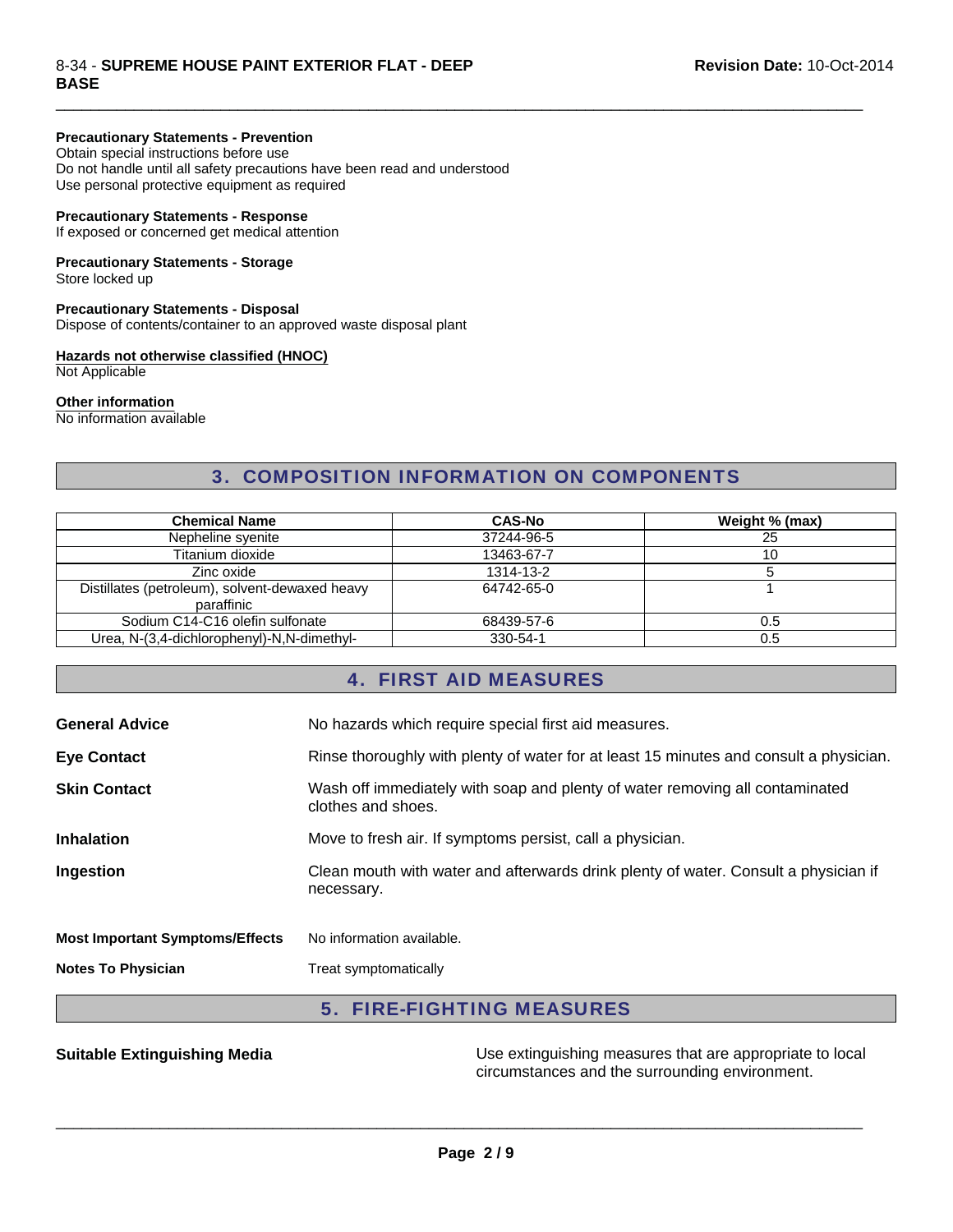| <b>Protective Equipment And Precautions For Firefighters</b>                                      | As in any fire, wear self-contained breathing apparatus<br>pressure-demand, MSHA/NIOSH (approved or equivalent)<br>and full protective gear. |
|---------------------------------------------------------------------------------------------------|----------------------------------------------------------------------------------------------------------------------------------------------|
| <b>Specific Hazards Arising From The Chemical</b>                                                 | Closed containers may rupture if exposed to fire or extreme<br>heat.                                                                         |
| <b>Sensitivity To Mechanical Impact</b>                                                           | No.                                                                                                                                          |
| <b>Sensitivity To Static Discharge</b>                                                            | No.                                                                                                                                          |
| <b>Flash Point Data</b><br>Flash Point (°F)<br>Flash Point (°C)<br><b>Flash Point Method</b>      | Not applicable<br>Not applicable<br>Not applicable                                                                                           |
| <b>Flammability Limits In Air</b><br><b>Lower Explosion Limit</b><br><b>Upper Explosion Limit</b> | Not applicable<br>Not applicable                                                                                                             |
| Health: 1<br><b>Flammability: 0</b><br><b>NFPA</b>                                                | Instability: 0<br>Special: -                                                                                                                 |

 $\Box$ 

### **NFPA Legend**

0 - Not Hazardous

- 1 Slightly
- 2 Moderate
- 3 High
- 4 Severe

*The ratings assigned are only suggested ratings, the contractor/employer has ultimate responsibilities for NFPA ratings where this system is used.*

*Additional information regarding the NFPA rating system is available from the National Fire Protection Agency (NFPA) at www.nfpa.org.*

### 6. ACCIDENTAL RELEASE MEASURES

| Soak up with inert absorbent material. Sweep up and shovel into suitable containers<br>for disposal. |  |
|------------------------------------------------------------------------------------------------------|--|
| <b>7. HANDLING AND STORAGE</b>                                                                       |  |
|                                                                                                      |  |

| <b>Handling</b>               | Avoid contact with skin, eyes and clothing. Avoid breathing vapors, spray mists or<br>sanding dust. In case of insufficient ventilation, wear suitable respiratory equipment. |  |
|-------------------------------|-------------------------------------------------------------------------------------------------------------------------------------------------------------------------------|--|
| <b>Storage</b>                | Keep container tightly closed. Keep out of the reach of children.                                                                                                             |  |
| <b>Incompatible Materials</b> | No information available                                                                                                                                                      |  |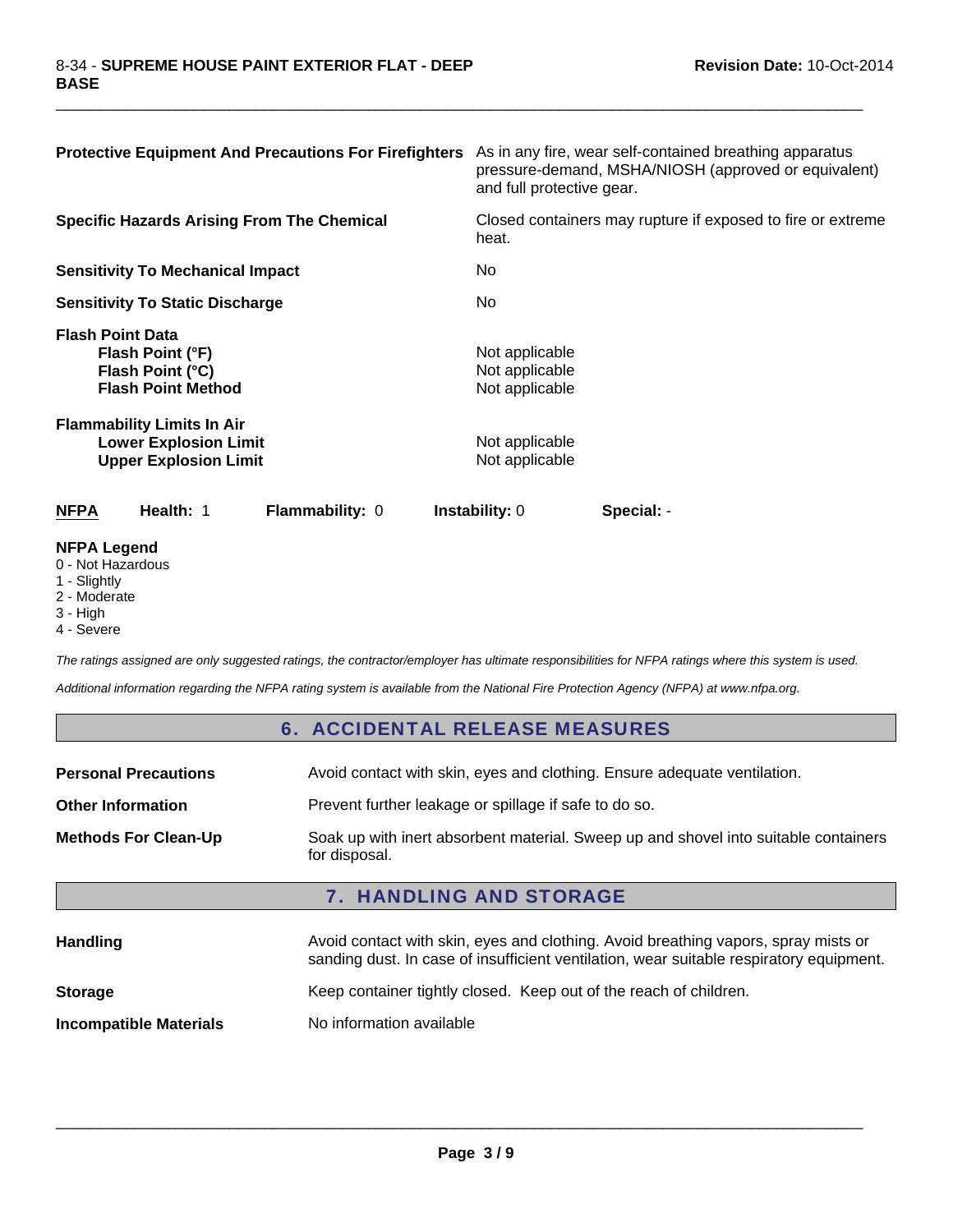## 8. EXPOSURE CONTROLS / PERSONAL PROTECTION

 $\Box$ 

#### **Exposure Limits**

| <b>Chemical Name</b>              | <b>ACGIH</b>                | <b>OSHA</b>                               |
|-----------------------------------|-----------------------------|-------------------------------------------|
| Nepheline syenite                 | N/E                         | 5 mg/m <sup>3</sup> - TWA (nuisance dust) |
| Titanium dioxide                  | 10 mg/m <sup>3</sup> - TWA  | 15 mg/m <sup>3</sup> - TWA                |
| Zinc oxide                        | 2 mg/m <sup>3</sup> - TWA   | 15 mg/m <sup>3</sup> - TWA total          |
|                                   | 10 mg/m <sup>3</sup> - STEL | $5 \text{ mg/m}^3$ - TWA                  |
| Distillates (petroleum), solvent- | N/E                         | N/E                                       |
| dewaxed heavy paraffinic          |                             |                                           |
| Sodium C14-C16 olefin sulfonate   | N/E                         | N/E                                       |
| Urea, N-(3,4-dichlorophenyl)-     | 10 mg/m <sup>3</sup> - TWA  | N/E                                       |
| N,N-dimethyl-                     |                             |                                           |

**Engineering Measures** Ensure adequate ventilation, especially in confined areas.

# **Personal Protective Equipment**

| <b>Eye/Face Protection</b>    | Safety glasses with side-shields.                                        |
|-------------------------------|--------------------------------------------------------------------------|
| <b>Skin Protection</b>        | Protective gloves and impervious clothing                                |
| <b>Respiratory Protection</b> | In case of insufficient ventilation wear suitable respiratory equipment. |
|                               |                                                                          |

Hygiene Measures **Avoid contact with skin, eyes and clothing. Remove and wash contaminated clothing** before re-use. Wash thoroughly after handling.

### 9. PHYSICAL AND CHEMICAL PROPERTIES

| Appearance                        | liquid                   |
|-----------------------------------|--------------------------|
| Odor                              | little or no odor        |
| <b>Odor Threshold</b>             | No information available |
| Density (Ibs/gal)                 | $10.6 - 11.0$            |
| <b>Specific Gravity</b>           | 1.27 - 1.31              |
| рH                                | No information available |
| <b>Viscosity (cps)</b>            | No information available |
| <b>Solubility</b>                 | No information available |
| <b>Water Solubility</b>           | No information available |
| <b>Evaporation Rate</b>           | No information available |
| <b>Vapor Pressure</b>             | No information available |
| <b>Vapor Density</b>              | No information available |
| Wt. % Solids                      | 45 - 55                  |
| Vol. % Solids                     | $30 - 40$                |
| Wt. % Volatiles                   | 45 - 55                  |
| <b>Vol. % Volatiles</b>           | $60 - 70$                |
| <b>VOC Regulatory Limit (g/L)</b> | < 50                     |
| <b>Boiling Point (°F)</b>         | 212                      |
| <b>Boiling Point (°C)</b>         | 100                      |
| <b>Freezing Point (°F)</b>        | 32                       |
| <b>Freezing Point (°C)</b>        | 0                        |
| Flash Point (°F)                  | Not applicable           |
| Flash Point (°C)                  | Not applicable           |
| <b>Flash Point Method</b>         | Not applicable           |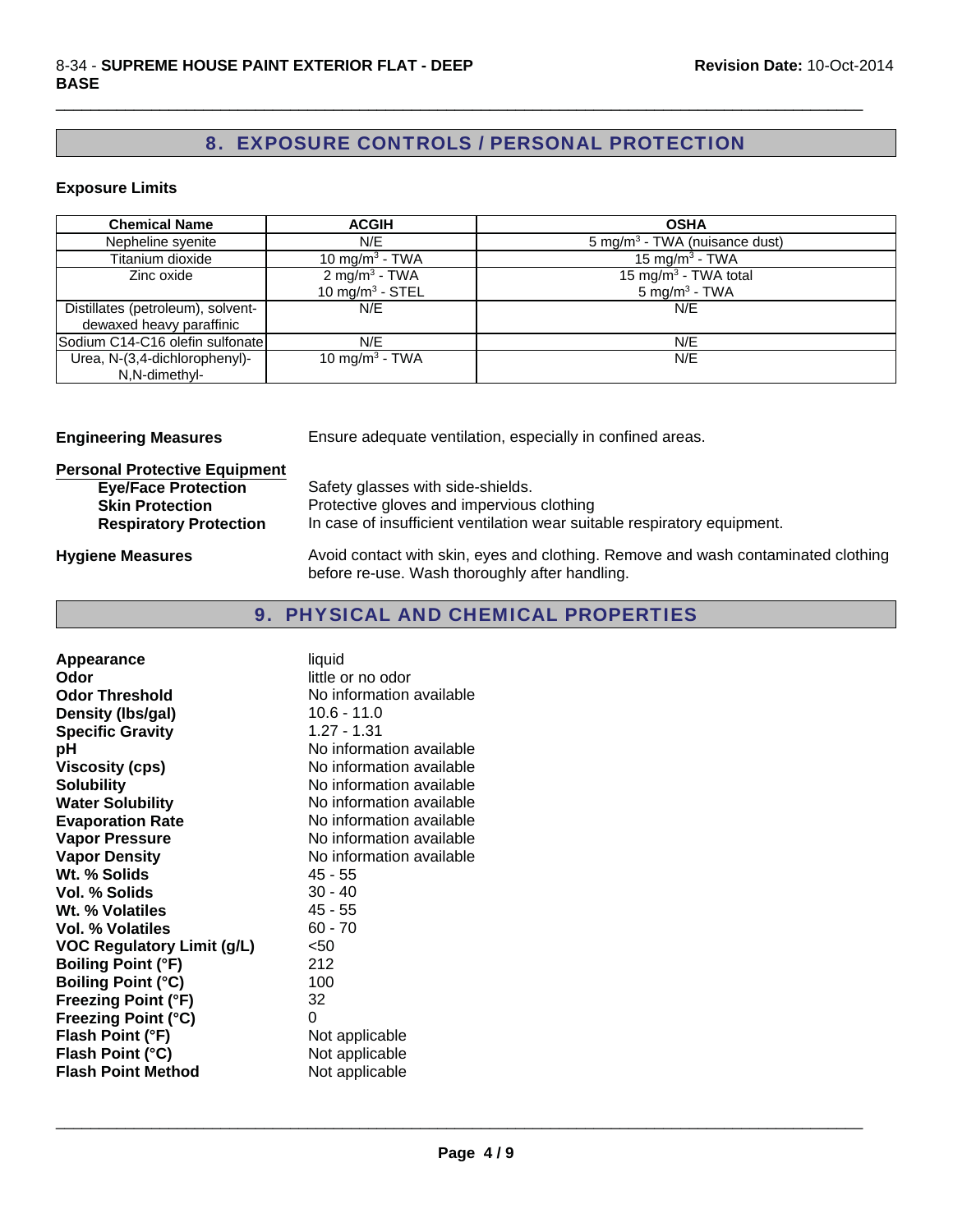### 9. PHYSICAL AND CHEMICAL PROPERTIES

 $\Box$ 

**Flammability (solid, gas)** Not applicable<br> **Upper Explosion Limit** Not applicable **Upper Explosion Limit Lower Explosion Limit** Not applicable **Autoignition Temperature (°F)** No information available **Autoignition Temperature (°C)** No information available **Decomposition Temperature (°F)** No information available **Decomposition Temperature (°C)** No information available **Partition Coefficient (noctanol/water)**

No information available.

### 10. STABILITY AND REACTIVITY

| <b>Reactivity</b>                         | Not Applicable                           |
|-------------------------------------------|------------------------------------------|
| <b>Chemical Stability</b>                 | Stable under normal conditions.          |
| <b>Conditions To Avoid</b>                | Prevent from freezing                    |
| <b>Incompatible Materials</b>             | No materials to be especially mentioned. |
| <b>Hazardous Decomposition Products</b>   | None under normal use.                   |
| <b>Possibility Of Hazardous Reactions</b> | None under normal conditions of use.     |

### 11. TOXICOLOGICAL INFORMATION

#### **Information on likely routes of exposure**

# **Product Information Inhalation** No information available **Eve contact** No information available **Skin contact** No information available **Ingestion** No information available **Acute Toxicity Product** No information available **Information on toxicological effects Symptoms** No information available

#### **Delayed and immediate effects as well as chronic effects from short and long-term exposure**

| <b>Sensitization:</b>       | No information available |
|-----------------------------|--------------------------|
| <b>Mutagenic Effects</b>    | No information available |
| <b>Reproductive Effects</b> | No information available |

#### **Numerical measures of toxicity**

**The following values are calculated based on chapter 3.1 of the GHS document**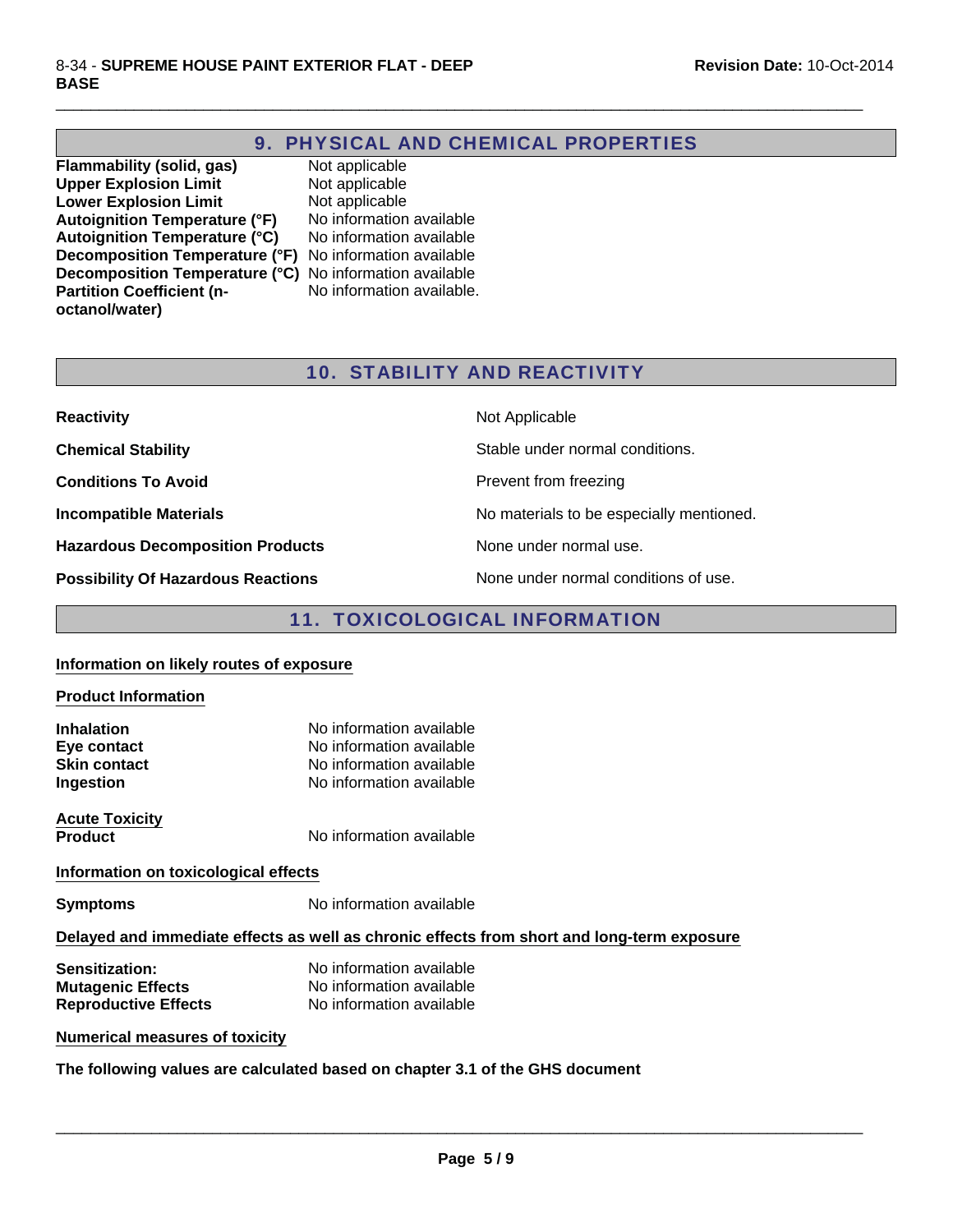| ATEmix (oral)   |  |
|-----------------|--|
| ATEmix (dermal) |  |

**ATEmix (oral)** 107438 mg/kg **ATEmix (dermal)** 1659023 mg/kg

 $\Box$ 

### **Acute Toxicity Component**

LD50 Dermal:  $> 10000$  mg/m<sup>3</sup> (Rabbit) Titanium dioxide LC50 Inhalation (Dust):  $> 6.82$  mg/L (Rat, 4 hr.) LD50 Oral: > 10000 mg/kg (Rat)

LC50 Inhalation (Dust):  $> 5700$  mg/m<sup>3</sup> (Rat, 4 hr.) Zinc oxide LD50 Oral: 5000 mg/kg (Rat)

Urea, N-(3,4-dichlorophenyl)-N,N-dimethyl-LD50 Oral: 1017 mg/kg (Rat) LD50 Dermal: > 5000 mg/kg (Rat)

### **Carcinogenicity**

*The information below indicates whether each agency has listed any ingredient as a carcinogen:*

| <b>Chemical Name</b>                                         | <b>IARC</b>         | <b>NTP</b> | <b>OSHA Carcinogen</b> |
|--------------------------------------------------------------|---------------------|------------|------------------------|
|                                                              | 2B - Possible Human |            | Listed                 |
| Titanium dioxide                                             | Carcinogen          |            |                        |
|                                                              | - Human Carcinogen  |            |                        |
| Distillates (petroleum), solvent-dewaxed heavy<br>paraffinic |                     |            |                        |

• Although IARC has classified titanium dioxide as possibly carcinogenic to humans (2B), their summary concludes: "No significant exposure to titanium dioxide is thought to occur during the use of products in which titanium dioxide is bound to other materials, such as paint."

#### **Legend**

IARC - International Agency for Research on Cancer NTP - National Toxicity Program OSHA - Occupational Safety & Health Administration

12. ECOLOGICAL INFORMATION

### **Ecotoxicity Effects**

#### **Product**

**Acute Toxicity to Fish** No information available

#### **Acute Toxicity to Aquatic Invertebrates**

No information available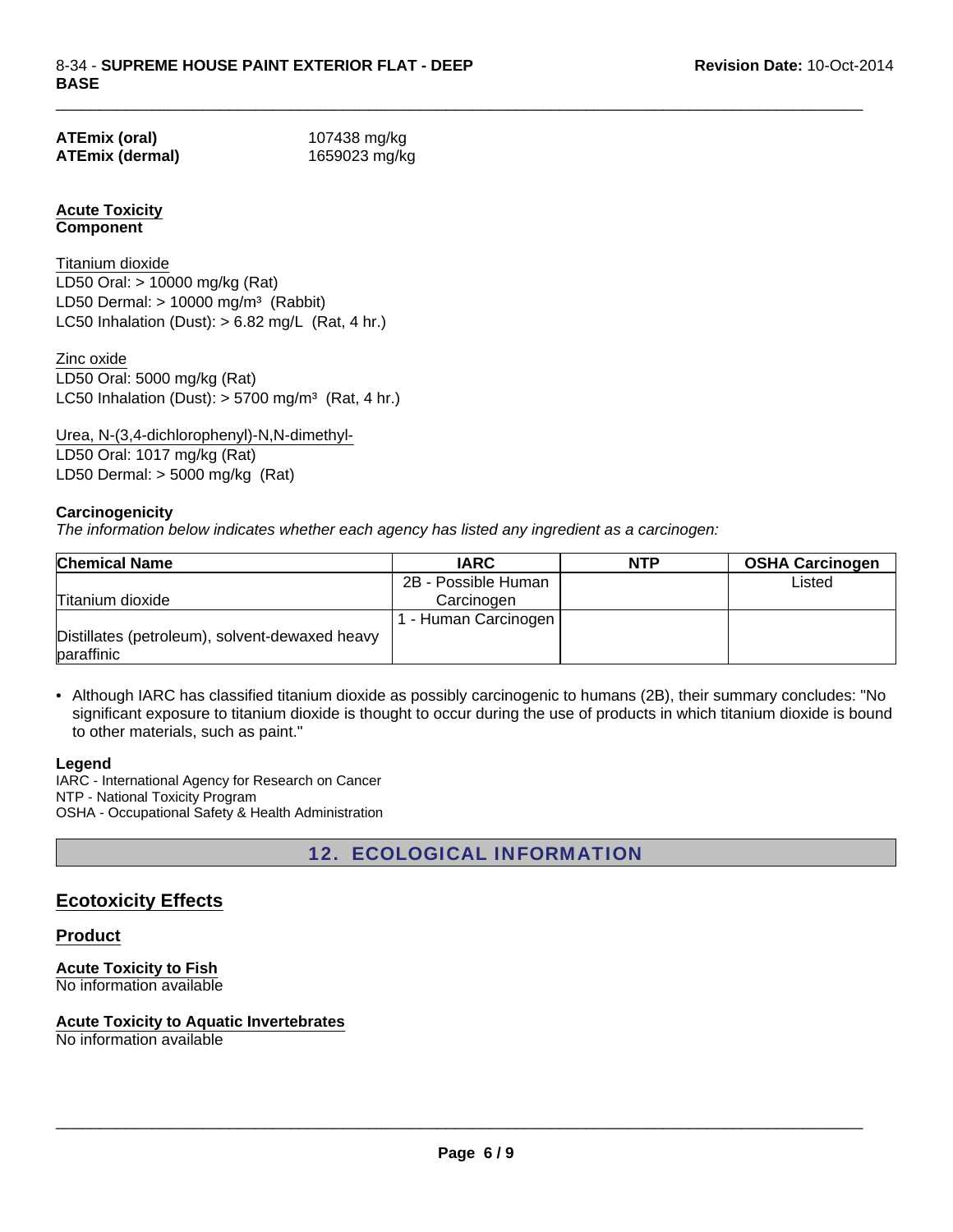#### **Acute Toxicity to Aquatic Plants**

No information available

#### **Persistence / Degradability**

No information available

# **Bioaccumulation / Accumulation**

No information available

#### **Mobility in Environmental Media** No information available

**Ozone** No information available

#### **Component**

#### **Acute Toxicity to Fish**

Titanium dioxide LC50: >1000 mg/L (Fathead Minnow - 96 hr.)

#### LC50: 3.5 mg/L (Rainbow Trout - 96 hr.) Urea, N-(3,4-dichlorophenyl)-N,N-dimethyl-

#### **Acute Toxicity to Aquatic Invertebrates**

No information available

### **Acute Toxicity to Aquatic Plants**

No information available

|                              | <b>13. DISPOSAL CONSIDERATIONS</b>                                                                                                                                                                                                    |
|------------------------------|---------------------------------------------------------------------------------------------------------------------------------------------------------------------------------------------------------------------------------------|
| <b>Waste Disposal Method</b> | Dispose of in accordance with federal, state, provincial, and local regulations. Local<br>requirements may vary, consult your sanitation department or state-designated<br>environmental protection agency for more disposal options. |
|                              | <b>14. TRANSPORT INFORMATION</b>                                                                                                                                                                                                      |
| <b>DOT</b>                   | Not regulated                                                                                                                                                                                                                         |
| <b>ICAO / IATA</b>           | Not regulated                                                                                                                                                                                                                         |
| <b>IMDG/IMO</b>              | Not regulated                                                                                                                                                                                                                         |

 $\Box$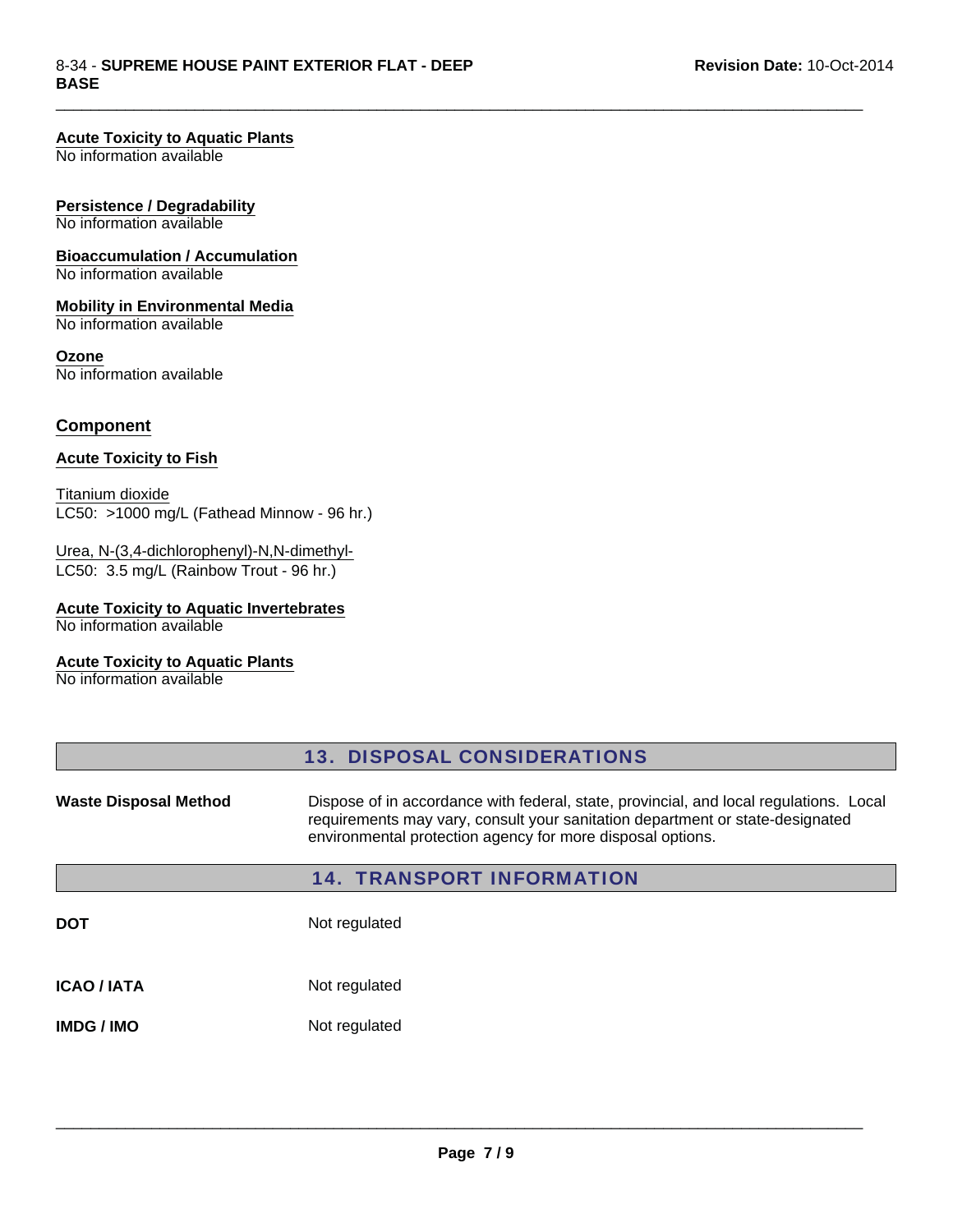### 15. REGULATORY INFORMATION

 $\Box$ 

#### **International Inventories**

| <b>United States TSCA</b> | Yes - All components are listed or exempt. |
|---------------------------|--------------------------------------------|
| <b>Canada DSL</b>         | Yes - All components are listed or exempt. |

### **Federal Regulations**

### **SARA 311/312 hazardous categorization**

| Acute Health Hazard               | N٥  |
|-----------------------------------|-----|
| Chronic Health Hazard             | Yes |
| Fire Hazard                       | N٥  |
| Sudden Release of Pressure Hazard | N٥  |
| Reactive Hazard                   | N٥  |
|                                   |     |

#### **SARA 313**

Section 313 of Title III of the Superfund Amendments and Reauthorization Act of 1986 (SARA). This product contains a chemical or chemicals which are subject to the reporting requirements of the Act and Title 40 of the Code of Federal Regulations, Part 372:

| <b>Chemical Name</b>                       | <b>CAS-No</b> | Weight % (max) |
|--------------------------------------------|---------------|----------------|
| Zinc oxide                                 | 1314-13-2     |                |
| Urea, N-(3,4-dichlorophenyl)-N,N-dimethyl- | - 330-54-1    | 0.5            |

#### **Clean Air Act, Section 112 Hazardous Air Pollutants (HAPs) (see 40 CFR 61)**

This product contains the following HAPs:

#### **State Regulations**

#### **California Proposition 65**

*This product may contain small amounts of materials known to the state of California to cause cancer or reproductive harm.*

#### **State Right-to-Know**

| <b>Chemical Name</b>          | <b>Massachusetts</b> | <b>New Jersey</b> | Pennsylvania |
|-------------------------------|----------------------|-------------------|--------------|
| Titanium dioxide              |                      |                   |              |
| Zinc oxide                    |                      |                   |              |
| Urea, N-(3,4-dichlorophenyl)- |                      |                   |              |
| N.N-dimethyl-                 |                      |                   |              |

#### **Legend**

X - Listed